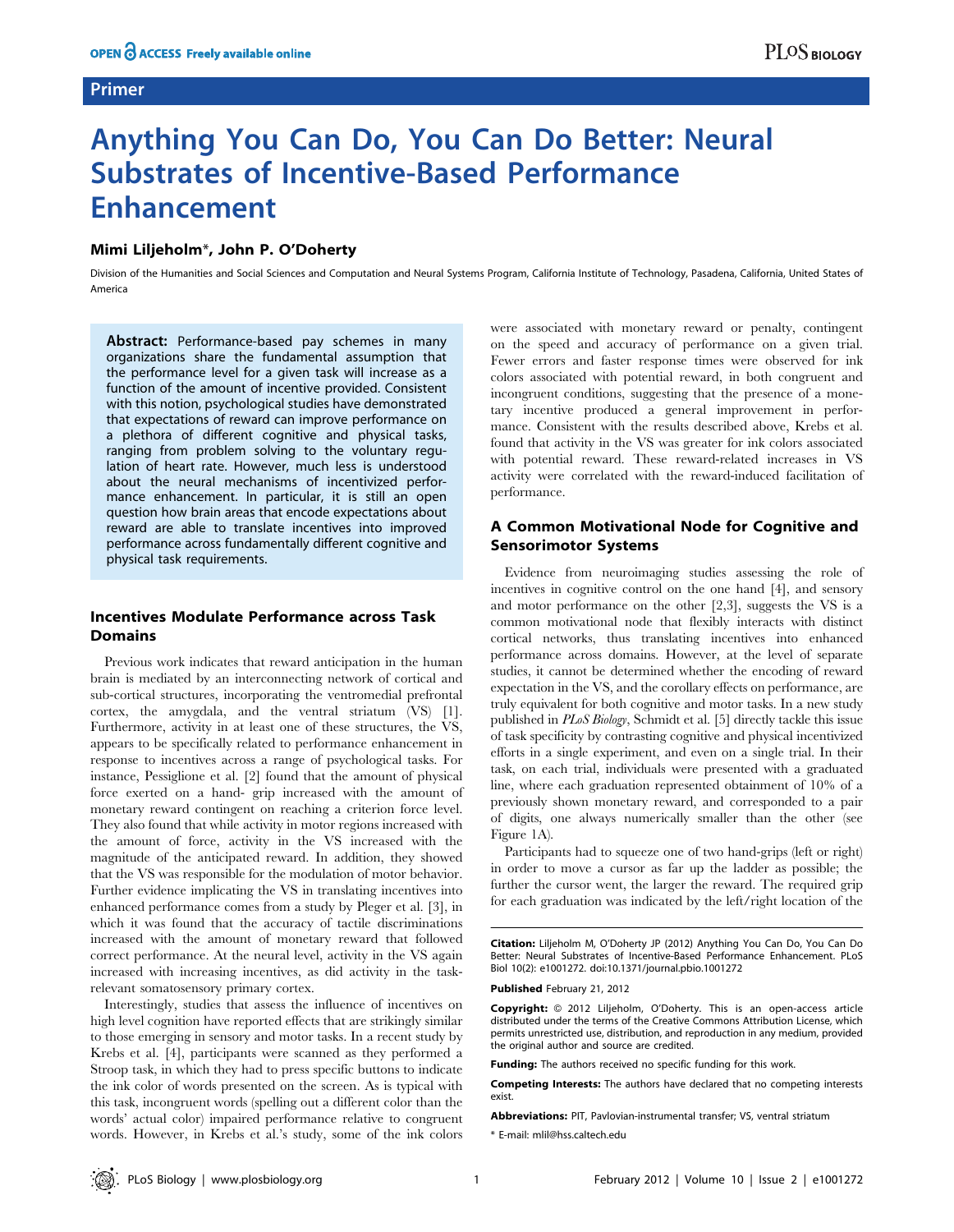

Figure 1. Illustration of Schmidt et al.'s task, and of the striatum. (A) Trial structure in Schmidt et al.'s study. On each trial, after a brief fixation period, participants were shown the monetary incentive on that trial (either high or low). The subsequent screen showed a graduated line, with each graduation corresponding to obtainment of 10% of the previously shown coin, and with a pair of digits of different numerical and physical sizes printed next to each graduation. (B) Coronal slice through the human brain, showing the location of the VS, caudate, and putamen in red, green, and blue, respectively.

doi:10.1371/journal.pbio.1001272.g001

numerically smaller of the two digits printed next to the graduation; for incongruent digit pairs, the number printed in the greater font size was that which was numerically smaller; conversely, for congruent pairs, a single digit was smaller both numerically and in terms of size. Schmidt et al. independently varied cognitive effort (the frequency of incongruent number pairs) and physical effort (the force required to move the cursor one graduation using the relevant hand-grip), as well as the monetary incentive, which was indicated by a coin image displayed at the onset of each trial.

Consistent with the notion of the VS as a common motivational node, Schmidt et al. found that activity in this area increased with expected reward, and correlated with performance across cognitive and physical effort requirements. Critically, using dynamic causal modeling—a technique aimed at determining how interactions between brain areas change across experimental contexts—they also found that the VS selectively enhanced activity in motor and cognitive sub-cortical regions, the putamen and caudate, respectively (see Figure 1B), according to task demand. While it is still possible that dedicated sub-regions in the VS, falling below the threshold of spatial resolution afforded by functional MRI, encode incentives separately for cognitive and physical effort, the carefully controlled comparison carried out by Schmidt et al. strongly suggests that, at the macroscopic level, this structure encodes a single, multipurpose, value signal that is used for the specific task at hand.

## Outstanding Questions

#### The Role of Associative Mechanisms

So far, we have considered only the incentive effects of stimuli or conditions that indicate that reward is contingent on performance in a task. However, a substantial body of research has focused on the influence of cues signaling rewards that are independent of any actions performed by the subject, a phenomenon referred to as Pavlovian-instrumental transfer (PIT). In a typical PIT experiment, subjects are trained on a Pavlovian relationship (i.e., stimulus->reward) as well as, separately, on an instrumental relationship (i.e., action $\rightarrow$ reward); in a subsequent test, instrumental responding is greater in the presence of the reward-paired stimulus than in the presence of a control stimulus that had also been previously presented but not paired with reward. The increase in instrumental responding occurs even if the reward-paired stimulus predicts a different reward than that predicted by the instrumental action, and is attenuated by shifts from hunger to satiety. These results are consistent with the idea that reward predicting cues induce a general motivational state that, in turn, invigorates instrumental performance.

The PIT effect has been demonstrated in both rodents [6,7] and humans [8,9], and has been shown to involve the VS in both species (see [10] for a review). An important question is whether the results obtained by Schmidt et al. might be, wholly or partly, due to PIT, in which case they should also have been observed if